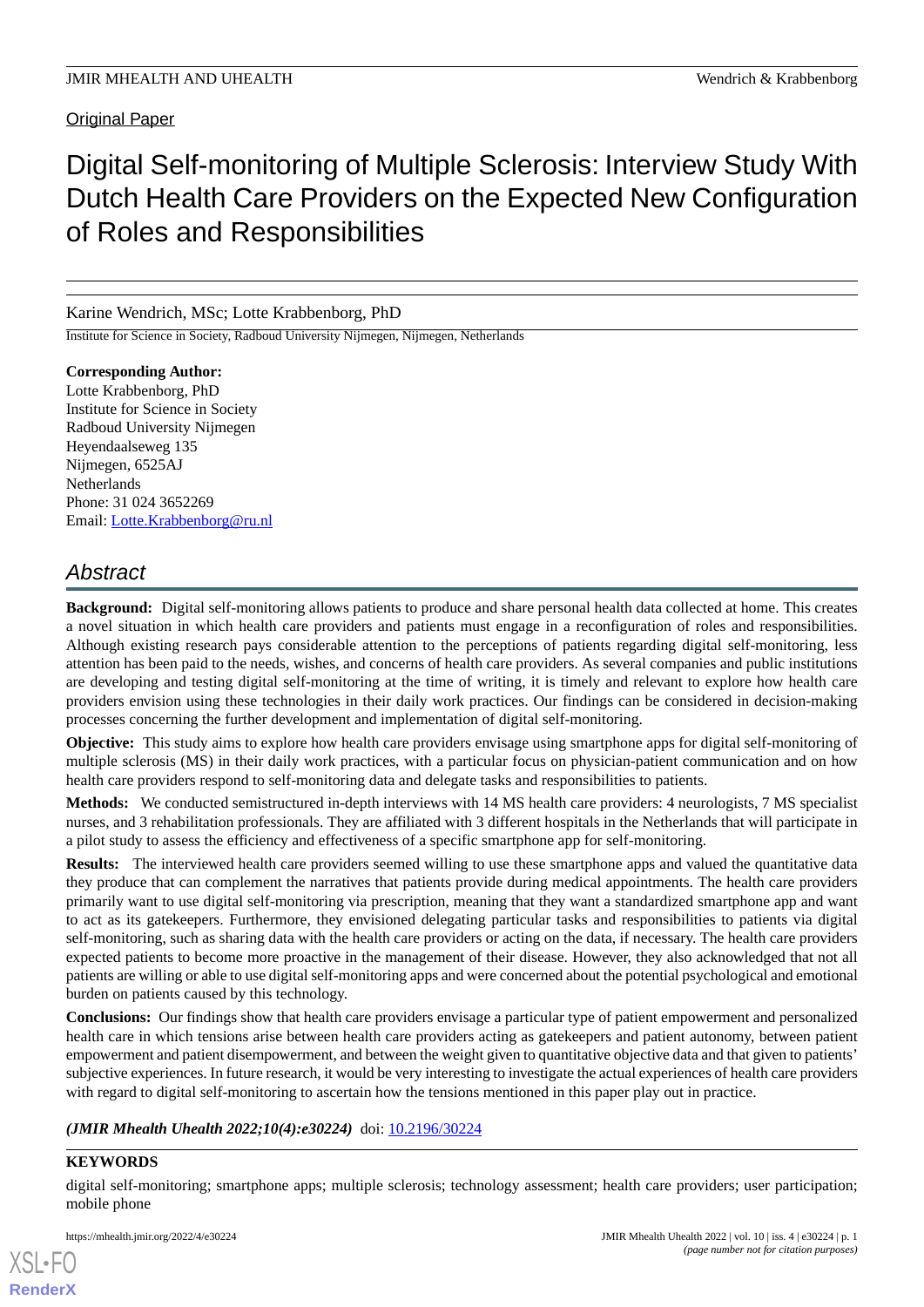# *Introduction*

#### **Background**

Increasing attention is being paid to digital self-monitoring by patients, that is, patients using digital devices to collect and record personal health data on bodily functions and everyday activities, such as various physical activities, mental status, and sleep patterns [\[1](#page-8-0),[2\]](#page-8-1). Smartphone apps, which are software programs designed for mobile devices, can be used for digital self-monitoring [\[3](#page-8-2),[4\]](#page-8-3). These apps make it relatively easy to produce and share personal health data and can therefore facilitate the maintenance of health and the self-management of chronic conditions [[4\]](#page-8-3). Digital self-monitoring has implications for current care practices, as the setting for care is shifting from the hospital to the home, leading to new roles and responsibilities for health care providers as well as for patients [[5](#page-8-4)[,6](#page-8-5)]. There is considerable interest in using digital self-monitoring technologies to facilitate monitoring and self-management of multiple sclerosis (MS), a chronic neurological disease [\[7](#page-8-6),[8\]](#page-8-7). MS is characterized by a high variability of unpredictable symptoms, and the disease course is also unpredictable. Common symptoms are fatigue, mobility issues, and cognitive problems [\[9](#page-8-8),[10\]](#page-8-9). Digital self-monitoring is thought to support people with MS to self-manage their health in their home setting, for instance, by monitoring symptoms and adapting lifestyle behaviors [[7,](#page-8-6)[11](#page-8-10)[-13](#page-8-11)].

Although existing research pays considerable attention to the motivations and perceptions of patients regarding digital self-monitoring, less attention has been paid to the needs, wishes, and concerns of health care providers [\[13](#page-8-11),[14\]](#page-8-12). Our research fills this gap and focuses particularly on how health care providers envision their new roles and responsibilities. Several scholars in the field of medical sociology (eg, the studies by Krabbenborg [\[15](#page-8-13)], Oudshoorn [[16\]](#page-8-14), Burri [\[17](#page-8-15)], and Pols [[18\]](#page-8-16)) have already shown how the introduction of new medical technologies in existing care infrastructures, be they eHealth technologies or otherwise, destabilizes the roles and responsibilities of health care providers. Burri [\[17](#page-8-15)], for example, showed how new digital imaging technologies challenged the identity and expertise of radiologists, as they had to acquire new knowledge and skills to interpret the images and use the machines [[17\]](#page-8-15). Because their expertise was questioned by the introduction of these new technologies, radiologists were forced to re-establish their position as visual experts within the medical field. Pols [[18\]](#page-8-16) discussed how telecare technologies changed the daily working practices of nurses and their notions of good care [\[18](#page-8-16)]. Although nurses are used to seeing patients face-to-face and feared that telecare technologies might challenge their relationships with patients, they found that these technologies actually supported them in detecting patients' problems in a timely manner.

Similar processes might occur when MS health care providers are confronted with digital self-monitoring technologies. First, because care is shifting from traditional health care settings to patients' homes, health care providers might have to delegate some of their tasks and responsibilities to patients, such as

 $XS$  • FC **[RenderX](http://www.renderx.com/)** recording measurements and interpreting data [\[5](#page-8-4)]. In addition, the health care provider becomes a coach who helps patients achieve their disease management goals via self-monitoring tools [[14\]](#page-8-12). Second, self-monitoring can help patients gain, in principle, a better understanding of their condition. These insights can be shared with health care providers and could support their work. Although physician-patient communication could also benefit from the use of the technologies, disagreements could arise concerning whether the expertise of patients or the expertise of health care providers is the most valued [[14\]](#page-8-12). Third, health care providers will have to learn how to deal with and respond to the continuous flow of data produced by digital self-monitoring [\[19](#page-8-17)]. The interpretation of these data can be difficult for health care providers, as they have to cope with variability in the data and decide when and how to take action in response to the data [[20\]](#page-8-18).

#### **Objectives**

At the time of writing, digital self-monitoring is not common practice in MS health care. However, as several companies and public institutions, such as universities, are developing and testing smartphone apps for self-monitoring MS [\[7](#page-8-6)], it is appropriate to explore how health care providers envisage using these technologies in their daily work practices. To this end, we conducted interviews with neurologists, MS specialist nurses, and rehabilitation specialists in the Netherlands. These 3 groups of health care providers are the most important in the MS care ecosystem. Neurologists mainly focus on the medical aspects of the disease, such as monitoring the progress of the disease and the effectiveness of medication. MS specialist nurses have a broader perspective; they also deal with psychosocial matters, such as how the disease affects patients' everyday lives, and are the connection between the various disciplines within the MS health care system. Most patients have appointments with their neurologist and MS specialist nurse approximately once or twice a year. Rehabilitation specialists, such as rehabilitation physicians and occupational therapists, are only visited when patients are finding it difficult to do their usual daily activities. The results of our investigations into the expectations of these health care providers can be considered in the further development and implementation of digital self-monitoring in health care.

# *Methods*

#### **Data Collection**

We interviewed 14 MS health care providers: 4 neurologists, 7 MS specialist nurses, and 3 rehabilitation specialists (2 rehabilitation physicians and 1 occupational therapist) working at 3 different hospitals in the Netherlands, 1 academic hospital and 2 peripheral hospitals ([Table 1](#page-2-0)). Of the 14 health care providers, 2 do not work at a hospital; they work for a care organization that was collaborating with one of the peripheral hospitals at the time of our study. The interviewed health care providers are all MS specialists, meaning that next to their general medical education they have been trained for treating patients with MS specifically.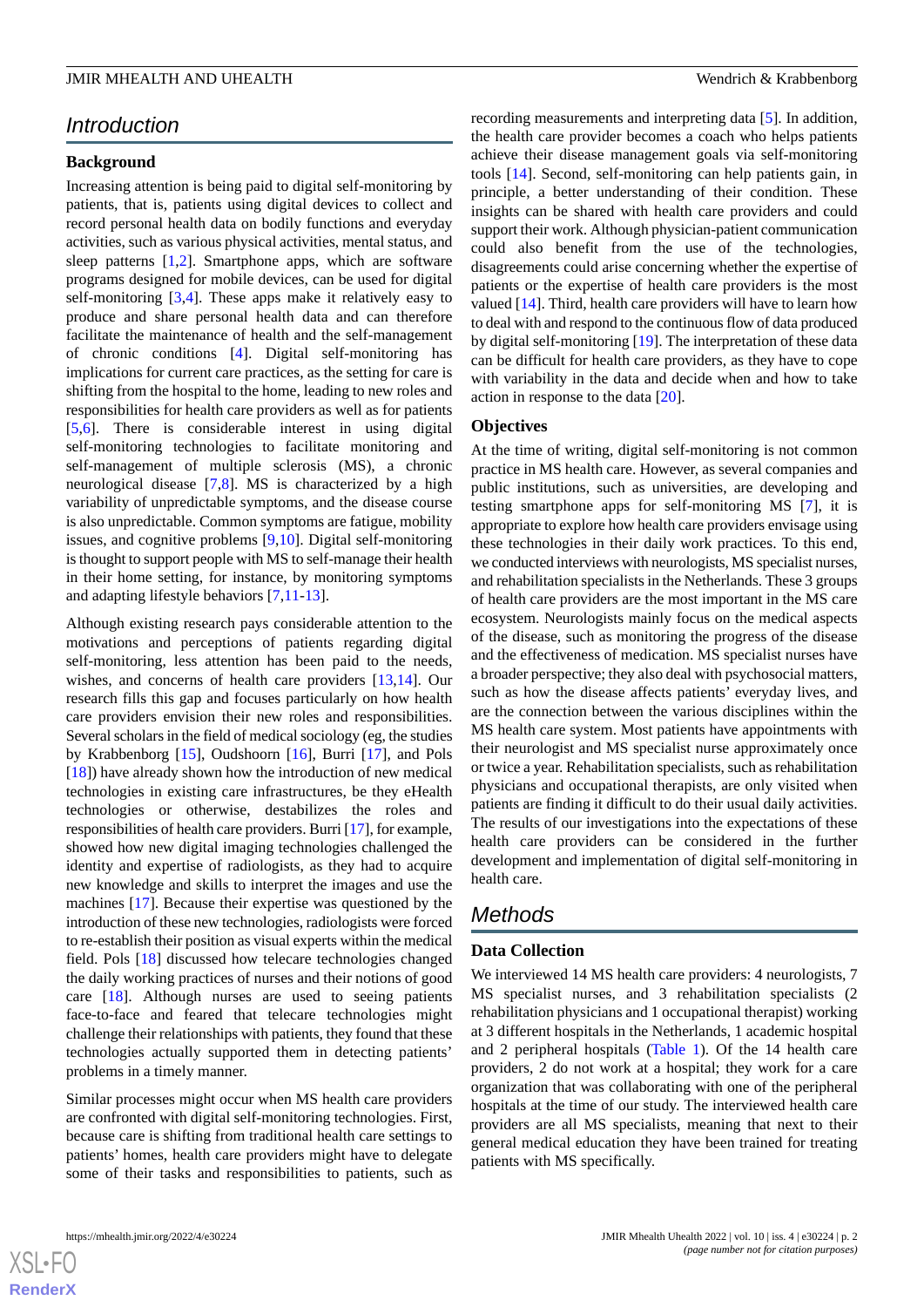<span id="page-2-0"></span>Table 1. Overview of interviewed MS<sup>a</sup> health care providers, including their function and the hospital (or associated care organization) they work for.

| Health care provider | Function                 | Hospital                                        |
|----------------------|--------------------------|-------------------------------------------------|
| $MS1n^b$             | Neurologist              | Hospital 1 (academic hospital)                  |
| MS2n                 | Neurologist              | Hospital 1 (academic hospital)                  |
| $MS3sn^c$            | MS specialist nurse      | Hospital 1 (academic hospital)                  |
| MS4sn                | MS specialist nurse      | Hospital 1 (academic hospital)                  |
| MS5r <sup>d</sup>    | Rehabilitation physician | Hospital 1 (academic hospital)                  |
| MS6n                 | Neurologist              | Hospital 2 (peripheral hospital)                |
| MS7sn                | MS specialist nurse      | Hospital 2 (peripheral hospital)                |
| MS8sn                | MS specialist nurse      | Hospital 2 (peripheral hospital)                |
| MS9sn                | MS specialist nurse      | Care organization collaborating with hospital 2 |
| MS <sub>10</sub> r   | Occupational therapist   | Hospital 2 (peripheral hospital)                |
| MS11r                | Rehabilitation physician | Care organization collaborating with hospital 2 |
| MS12n                | Neurologist              | Hospital 3 (peripheral hospital)                |
| MS13sn               | MS specialist nurse      | Hospital 3 (peripheral hospital)                |
| MS14sn               | MS specialist nurse      | Hospital 3 (peripheral hospital)                |

<sup>a</sup>MS: multiple sclerosis.

b<sub>MSn</sub>: neurologist.

<sup>c</sup>MSsn: specialist nurse.

<sup>d</sup>MSr: rehabilitation specialist (rehabilitation physician or occupational therapist).

The interviewed health care providers were purposefully sampled and are affiliated with hospitals that at the time of the interview were planning to participate in a pilot project to test the efficiency and effectiveness of a specific smartphone app for digitally self-monitoring MS, namely, the MS Sherpa app [[21\]](#page-8-19). This app contains several weekly tests, such as a walking test and a cognition test, and daily questions, about, for example, mood, energy, and stress; it aims to enable patients with MS and their health care providers to monitor patients' mental and physical well-being. Before the interviews, we did not have any form of formal or informal collaboration with the interview respondents.

The health care providers were approached by mail by the first author (KW). For each hospital, we approached a neurologist, who subsequently connected us to the other MS health care providers working at their respective hospital. Of the 19 approached health care providers, 5 did not respond or did not want to participate in the interview. As data saturation occurred after the 14 health care providers were interviewed, meaning that no new topics or perspectives emerged, we decided not to approach additional health care providers.

The interviews were conducted between March and June 2019 and were performed by the first author KW, a PhD researcher in science and technology studies who has prior experience in conducting interviews with patients with MS and health care providers. The health care providers, who have busy schedules, could make an appointment for an interview either in person or by telephone, so as to enable some flexibility. In the end, a total of 14 interviews were conducted, 7 in person and 7 by telephone. The interviews lasted from 34 to 72 minutes, with an average

[XSL](http://www.w3.org/Style/XSL)•FO **[RenderX](http://www.renderx.com/)**

duration of 56 (SD 10.08) minutes. The interview respondents received a summary of the main interview findings with the invitation to provide feedback on any false statements or other remarks, but no comments were returned.

A semistructured interview protocol was developed by the first author (KW) and the second author (LK), who is an associate professor in science and technology studies and experienced in conducting interviews with patients and health care providers about the possible effects of new biomedical innovations for their daily (work) life. The interview guide was inspired by the theme of the changing roles and responsibilities caused by digital self-monitoring, as mentioned in the *Introduction* section. The questions aim to gain an understanding of how health care providers envision digital self-monitoring of MS through smartphone apps to affect their daily working practices. Examples of interview topics were physician-patient communication, acting on self-monitoring data as a health care provider and delegating tasks and responsibilities to patients. The same interview guide was used for all interviews, but the semistructured setup of our interview guide allowed for some flexibility, for instance, to ask probing, open-ended questions on topics mentioned in previous interviews.

#### **Ethics Approval**

The interviews were audiotaped after verbal informed consent of the respondents, which has been approved by the Research Ethics Committee of the Faculty of Science (REC19012).

#### **Data Analysis**

First, the interviews were transcribed verbatim by the first author (KW) in Microsoft Word (2016; Microsoft Corporation). Next,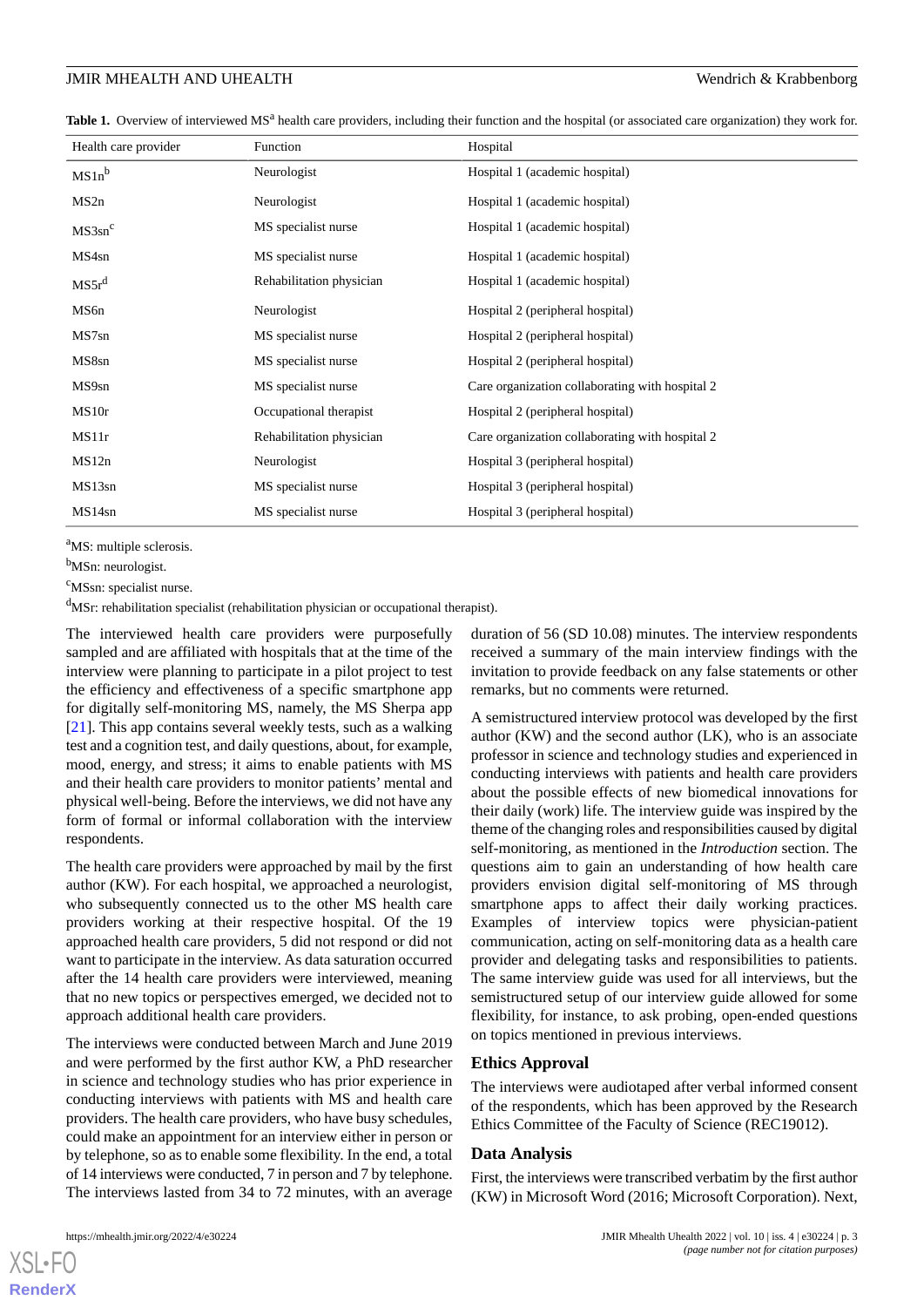both authors familiarized themselves with the data by reading the transcripts a couple of times. The transcripts were then uploaded to the qualitative data analysis software ATLAS.ti 8 (2016; ATLAS.ti Scientific Software Development GmbH) and subjected to a combination of deductive and inductive thematic content analysis [[22\]](#page-8-20), meaning that we aimed for systematically structuring the interview data according to the main themes and subthemes. An initial codebook was developed by the first author (KW) based on discussions with the second author (LK) and was structured according to the topics in the interview guide.

The codebook was refined through iterative reading of the interview transcripts, which resulted in additional topics being added to the codebook. Final agreement on the codebook was achieved through discussion between both authors. After coding the interview transcripts, the first author (KW) started clustering the codes into subthemes, which were subsequently clustered into main themes ([Textbox 1\)](#page-3-0). Consensus on themes and subthemes was reached through discussion with the second author (LK). Quotes translated from Dutch (by the first author) are used throughout the *Results*section to illustrate our findings.

<span id="page-3-0"></span>**Textbox 1.** Overview of the main themes and subthemes that emerged from the interviews with the health care providers.

#### **Perceived value of digital self-monitoring**

- Providing additional and more complete information
- Quantifying patients' health status

#### **Envisioned use of digital self-monitoring in daily working practices**

- Digital self-monitoring on prescription
- Health care providers' access to digital self-monitoring data
- Preparation for the medical appointment
- Workload

#### **Delegation of tasks and responsibilities to the patient**

- More active role for patients in disease management
- Psychological and emotional burden of digital self-monitoring

# *Results*

#### **Perceived Value of Digital Self-monitoring**

The interviewed health care providers expressed an ambivalent attitude toward digital self-monitoring, not only acknowledging its potential value but also expressing doubts and concerns. The longitudinal, real-world data generated by the use of smartphone apps might provide MS health care providers with information about the clinical monitoring of symptoms, disease progression, response to treatment, and side effects of medication, thereby supplementing the information collected during the medical appointment [[7](#page-8-6)[,8](#page-8-7)]. The interviewed health care providers indeed perceived the value of the information gained from digital self-monitoring, as they felt that information was often missing about the patient because appointments are short and there is insufficient time to perform all physical assessments, such as walking tests. Moreover, patients only have appointments once or twice a year, so it can be difficult for them to recall how their health has been over the preceding months. The health care providers believed that digital self-monitoring would produce additional and more complete information about patients'health status. Interestingly, the health care providers perceived that the quantitative data that would be produced by digital self-monitoring would be more objective than the narratives that patients tell during an appointment:

*It would provide a more objective representation of something instead of what a patient is indicating subjectively.* [MS10r]

There seemed to be a desire to quantify a patient's health status to make a better assessment to complement the sensory and perceptual experiences of patients:

*What I could do, is provide a better quantification. Which is often very difficult to find out during a conversation. How much is it exactly? How far can you walk? How many steps can you take? That kind of stuff. So, the quantification of all these things that we discuss should be the added value of a digital system.* [MS5r]

However, 2 health care providers emphasized that when there is too much of a focus on quantitative data, one runs the risk of ignoring the broader disease context, such as the psychosocial impact of MS:

*If we are only occupied with measures and numbers. Will we not miss what the disease means to the patient? Not only how many meters they can walk. Because that it not always what they find the worst. But also talking about the psychosocial effect. I fear that the app misses that. That part should not be forgotten.* [MS1n]

#### **Envisioned Use of Digital Self-monitoring in Daily Working Practices**

#### *Digital Self-monitoring on Prescription*

There are various ways in which patients can gain access to a smartphone app to self-monitor their health: they can download an app that they have found themselves and that is freely

[XSL](http://www.w3.org/Style/XSL)•FO **[RenderX](http://www.renderx.com/)**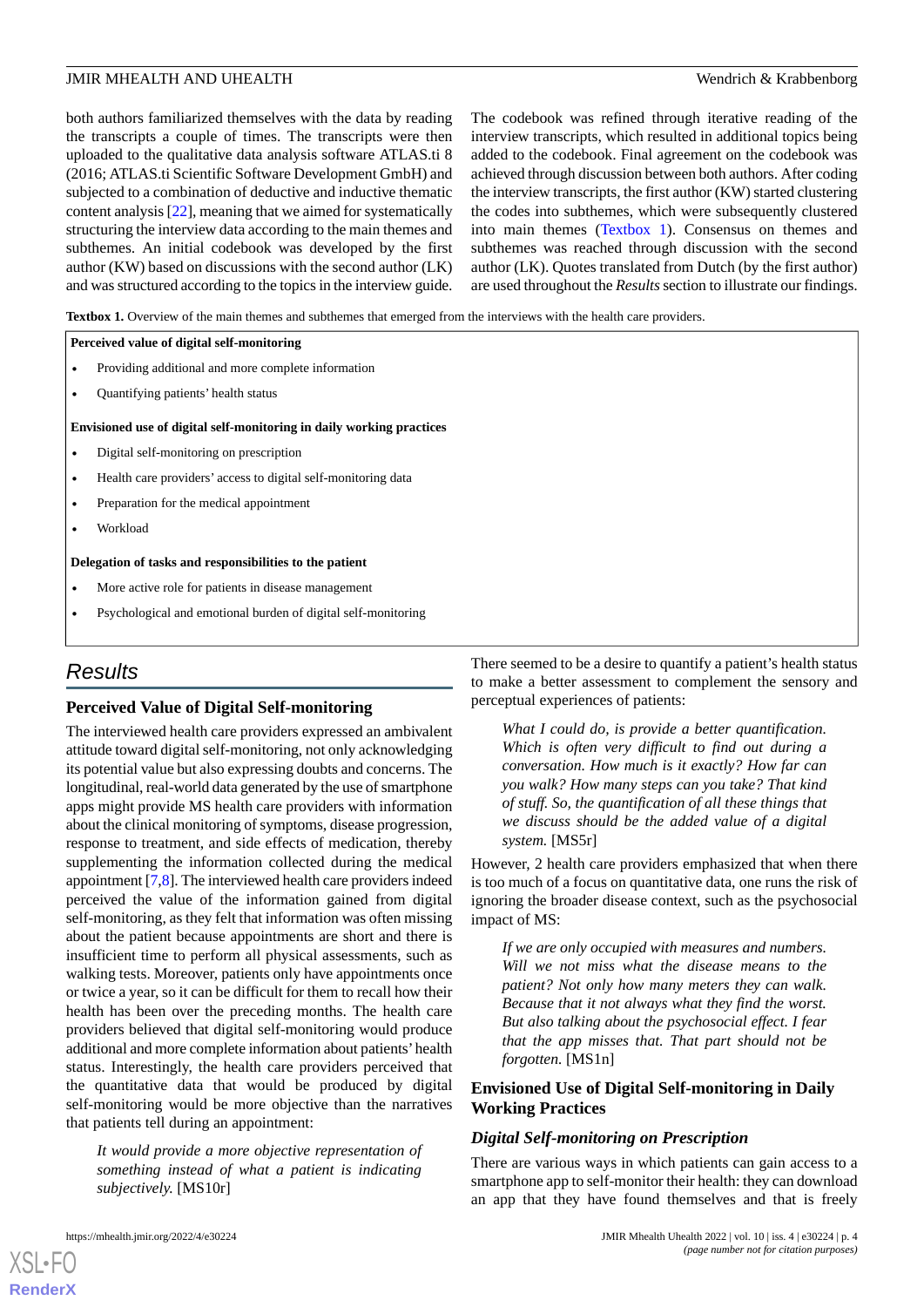available on the commercial market, or they can use an app that has been recommended by health care providers and prescribed to patients as part of their treatment. The interviewed health care providers seemed to prefer digital self-monitoring on prescription, so that they can control which app patients use. They explained that if patients find an app themselves on the commercial market and therefore different patients use different apps, it will be difficult for health care providers to interpret the data and assess the reliability of each app. In contrast, when hospitals offer the same app that has been clinically validated to all patients, health care providers can become, over time, knowledgeable about a specific app. For instance, they can make comparisons between different patients:

*I prefer to offer everyone the same app. Because if everyone uses something different, well, then it is just difficult to keep track of it. How reliable it is what they are doing. If something has been standardized and validated for what you are measuring. Then you can indeed offer it as a standard to patients so that you also get used to the numbers.* [MS1n]

This quote suggests that health care providers like to stay in charge when it comes to the digital self-monitoring of MS. They stressed that offering a smartphone app to patients should be an optional part of hospital treatment and only considered when the health care provider believes it could be valuable for the patient and when the patient is interested. As the health care providers explained, some patients are enthusiastic about collecting their personal health data, but others are not. Therefore, multiple health care providers emphasized that they have to consider whether digital self-monitoring is suitable for a specific patient. Health problems, such as cognitive or physical dysfunctions or limited (digital) health literacy, might hinder the use of digital self-monitoring by patients with MS. When health care providers are deciding which patients will be prescribed an app, they are at risk of becoming gatekeepers who control patients' access to digital self-monitoring.

# *Health Care Providers'Access to Digital Self-monitoring Data*

Patients' digital self-monitoring raises a question about who should be able to access the collected data: the patient, the health care provider, or both. A common belief among the interviewed health care providers was that patients should control who has access to these data. All respondents agreed that these data should be accessible to patients and that the idea that patients cannot view their own health data is old-fashioned:

#### *Well, these are the patient's data. So at the current time I do not think you can say that these are not available to them.* [MS2n]

The health care providers believed that they should only have access to the self-monitoring data after the patient had consented to this access. They envisioned that patients could select the data they wanted to be accessible to a particular health care provider. Most of the health care providers thought that it would be valuable to have access to the self-monitoring data. However, 2 health care providers expressed some doubts about patients' data becoming available to them, as this quote illustrates:

*That would be sort of a Big Brother—that I can see from my computer how all my patients are doing. I am a bit hesitant about that.* [MS5r]

Having easy access to the self-monitoring data was crucial to the health care providers, as they have limited time to prepare for each appointment. The health care providers thought that a significant barrier is created when access to self-monitoring data is not straightforward, for example, because it involves logging in on a different system. As a respondent explained, their hospital had stopped using a web-based portal for digital self-monitoring because it took too much effort to access the data:

*We have used [name of web-based portal] for a while. But it was just not workable. It was all external. And then we have to open it next to our file and that is just really difficult. That we have to go to their site to access patients' data. Well, if I have to do this in my half hour slot, I will not make it.* [MS7sn]

All health care providers preferred the digital self-monitoring data to be integrated into the patient's electronic file, because this made accessing the data easy. However, they also acknowledged that this would be technically complicated, as systems are often not compatible with each other.

### *Preparation for the Medical Appointment*

The health care providers expected that they would mainly use the digital self-monitoring data to prepare for an appointment with a patient, so that they could focus on the patient's most prominent problems:

*I think you can make your conversation more to the point. That you can leave out some domains where there are no problems. So I can use the remaining conversation time to focus on the areas where there are problems and that the patient has questions about. So I think it results in more directed conversations during the medical appointment.* [MS5r]

Although previous research has shown that patients feel reassured when health care providers monitor their health data in between appointments [\[23](#page-8-21),[24\]](#page-9-0), our findings show that, because of a lack of time, the health care providers did not expect that they would look at the self-monitoring data in between appointments, unless the app or the patient indicated that something may be wrong. This suggests that health care providers do not think that it is their responsibility to monitor these data to detect deviations from the expected results or deterioration in the condition.

Moreover, the health care providers thought that patients could use smartphone apps to indicate the topics they wanted to talk about, but this would require patients to be willing and able to take the lead when engaging in digital self-monitoring. As one of the respondents explained, this would allow an appointment to be adapted to an individual patient's needs:

*Tomorrow you have a check-up with the rehabilitation physician. What would you like to discuss? If the patient submits that, I can prepare better. Now I notice that patients are saying: well, I wanted to*

 $XS$  • FO **[RenderX](http://www.renderx.com/)**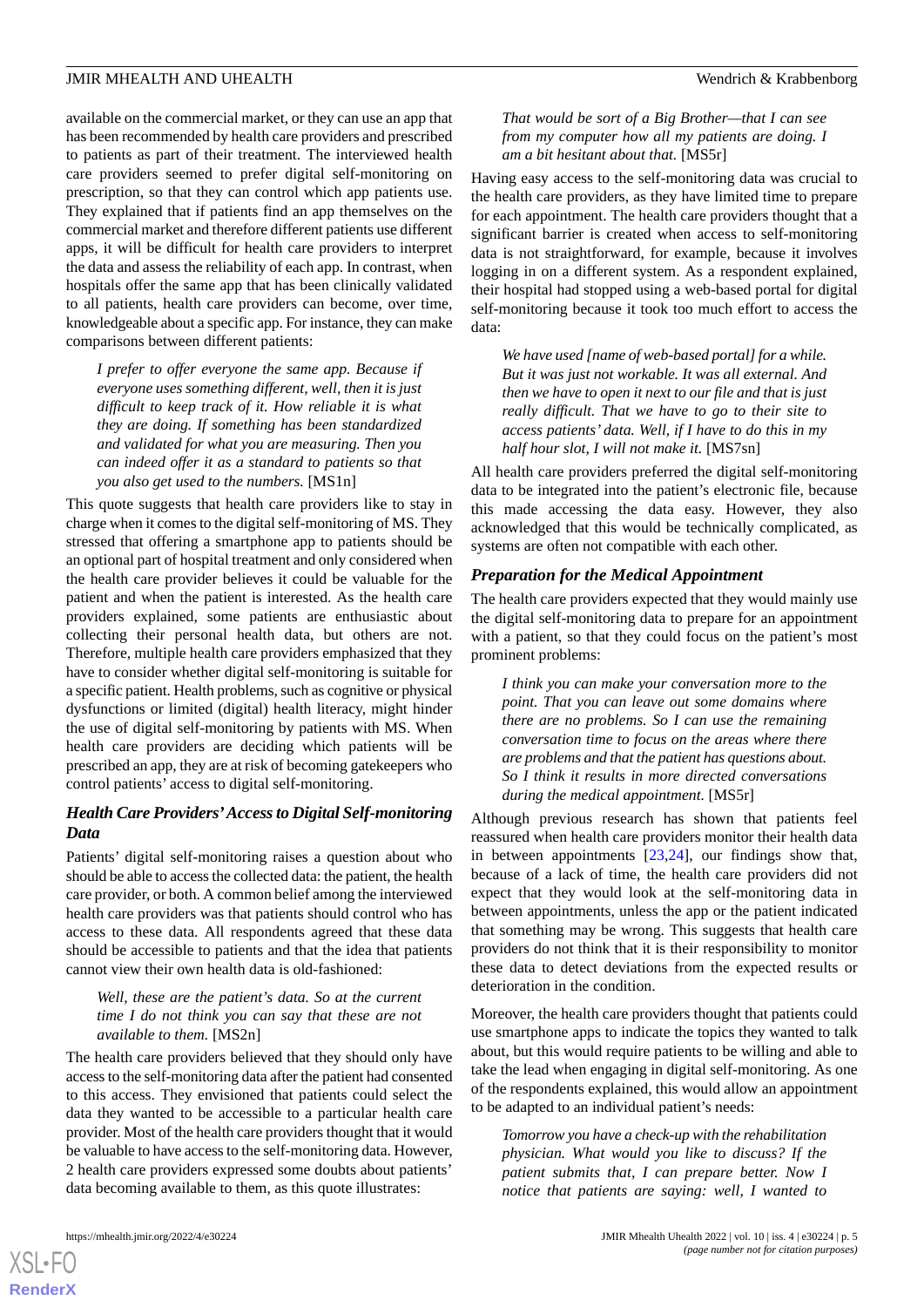*discuss this and this, but there was no time. Such an app could help with that.* [MS11r]

#### *Workload*

The interviewed health care providers were ambivalent about the impact that digital self-monitoring might have on their workload. On the one hand, they imagined that it could result in a more efficient workflow as the data could make the appointment with the patient more efficient. On the other hand, they stated that digital self-monitoring requires a new way of working, such as integrating the data into daily workflows. They thought that this would take additional time, especially at the beginning. Moreover, some health care providers were worried that digital self-monitoring might result in information overload.

*Be careful that you do not get so much information that you drown in information that is not useful. Not so much information that you lose the overview completely. You have to be careful that it does not become overkill.* [MS6n]

#### **Delegation of Tasks and Responsibilities to Patients**

Digital self-monitoring requires that health care providers, to a certain extent, take on the role of *coach at a distance*, as tasks such as collecting and interpreting data are delegated to the patient. Patients are expected to become proactive in the management of their own medical care and lifestyle. However, the health care providers indicated that much responsibility is already given to the patient in the management of MS and that patients with MS tend to take on an active role:

*I think that among the patient groups, MS patients already have and take quite an active role. My experience is that most patients are quite willing to take charge.* [MS6n]

The health care providers believed that digital self-monitoring could help patients with MS to have even more control. They imagined that it would enable patients with MS to follow the progress of their disease, find patterns in their personal data, and compare these data with their personal experiences:

*What could be an aim, is that through time they can see what is happening with them: days that they are feeling better or worse; what influence this has on the things that they are tracking.* [MS1n]

*I think it can provide insight to patients about when symptoms are occurring and what kind of symptoms. Maybe it becomes easier to make connections between certain things.* [MS3sn]

According to some health care providers, patients could act on these insights, for instance, by contacting the health care provider if necessary. They also mentioned how smartphone apps could support patients in their particular lifestyle, such as stimulating them to be physically active:

*Well, I think that the motivation for a good lifestyle, for instance the motivation to increase movement, that it works for many people. That thing [the smartphone app] provides compliments. If you are the type for that and you are sensitive to that, then it works very well.* [MS9sn]

Although the health care providers acknowledged the potential value of digital self-monitoring in terms of empowering patients with MS, they also expressed concerns regarding the reconfiguration of patients'roles and responsibilities. The health care providers referred to the potential psychological and emotional burden of digital self-monitoring. They explained that digital self-monitoring might confront patients with their disease and make them feel more like a patient. Multiple health care providers mentioned that because of their experiences with patients with MS, they know that many of them do not like to be preoccupied with their disease:

*I think that also a lot of patients will say: I do not want to be confronted with my disease, so I am not going to use it. Right now I have some patients who are saying: I do not want to be confronted with my disease. I just want to live.* [MS7sn]

Moreover, the health care providers were concerned that digital self-monitoring data might worry or disappoint patients, for instance, because there are signs that the disease is progressing. This suggests that health care providers are ambivalent about the reconfiguration of patients' roles and responsibilities.

# *Discussion*

#### **Principal Findings**

At the time of writing, several smartphone apps that digitally self-monitor MS are being developed [[7\]](#page-8-6), which creates a novel situation in which health care providers and patients must engage in a reconfiguration of roles and responsibilities. From our interviews, we have gained insight into the expected new configuration from the perspective of MS health care providers. The health care providers in our study are generally willing to use smartphone apps for self-monitoring of patients and value the quantified data that become available because they complement patients'narratives that are revealed during medical appointments. We found that the health care providers primarily want to use digital self-monitoring on prescription, meaning that they want a standardized smartphone app that has been clinically validated. They also believed that digital self-monitoring should always be an option, rather than an obligation. They acknowledged that not all patients are willing or able to engage in digital self-monitoring and expressed concerns regarding the potential psychological and emotional burden of this technology. Furthermore, the health care providers envisioned a delegation of particular tasks and responsibilities to patients, such as sharing data with their health care provider and contacting the hospital if necessary. However, this new configuration would potentially bring with it considerable tensions and issues regarding the type of patient empowerment and personalized health care that the digital self-monitoring is aiming for, and we describe the main four next.

First, the prescription of self-monitoring apps by health care providers is in line with the idea of *clinical self-tracking* in which self-monitoring practices are pushed by health care providers, that is, self-monitoring by the patient for therapeutic purposes following the recommendation of health care providers [[25\]](#page-9-1). In these clinical self-tracking practices, data are shared with health care providers, and data collection is standardized

 $XS$  $\cdot$ FC **[RenderX](http://www.renderx.com/)**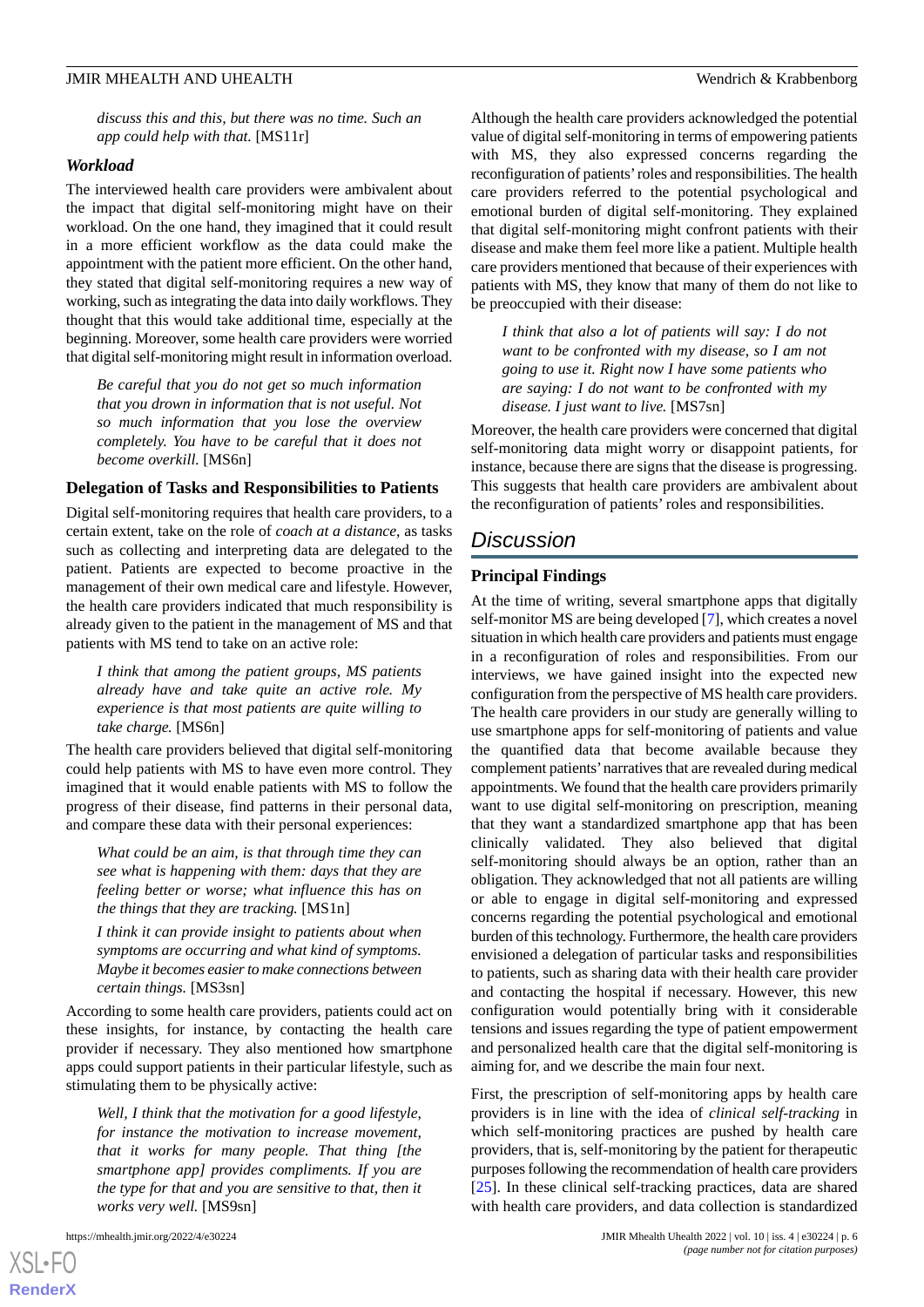to help health care providers analyze and interpret the data. However, if health care providers act as gatekeepers regarding patients' access to digital self-monitoring and standardized apps are used, this could restrict patients' autonomy and reinforce the *paternalistic model* in which health care providers rather than patients are in charge [[26\]](#page-9-2). Will there be time during medical appointments for patients to discuss data produced by self-monitoring apps that they have purchased themselves on the commercial market, for example? Moreover, our previous research showed that patients with MS want their use of digital self-monitoring to be flexible, that is, to consider their personal situation and disease status [\[12](#page-8-22)]. However, because of what health care providers said in the interviews, we wonder whether patients will have the flexibility to deviate from self-monitoring protocols and whether, if they do so, health care providers might then distrust the data. Therefore, when self-monitoring apps are prescribed by health care providers, there might be a tension between the traditional paternalistic notion of physician-patient relationships and the ideal of patient empowerment, that is, patients being in charge of their own disease management, as promoted by the developers of these apps. When opting for a specific implementation strategy, such as self-monitoring on prescription, technology developers should consider that this implies a certain vision on health care.

Second, how realistic is it to think that patients will engage in the tasks and responsibilities as imagined by the health care providers in our study? Discrepancies can exist between the expectations of health care providers and the assumptions of patients regarding their roles and responsibilities. Although the health care providers in our study thought that patients would contact them if there were deviations in the self-monitoring data, previous research has found that patients are hesitant to do so as they downgrade their problems and do not want to bother their health care providers [\[27](#page-9-3)]. Furthermore, tensions can arise when patients and health care providers have different expectations about the amount of support that health care providers offer in the self-monitoring process [\[28](#page-9-4)]. Patients might feel reassured by a sense of being supervised by their health care providers [[23,](#page-8-21)[24](#page-9-0)], but the health care providers in our study stressed the personal responsibility of patients in the management of their disease, for instance, their responsibility for signaling potential signs of disease progression. The promises and expectations surrounding digital self-monitoring, as among others expressed by technology developers, are based on ideal situations and assume that patients have the right knowledge and skills to deal with the collected data and are willing and able to engage in self-managing their health [\[1](#page-8-0),[14\]](#page-8-12). However, as noted previously, patients' physical and cognitive capacities, and limited digital or health literacy, could pose a barrier to patients' abilities to adapt to the new roles and responsibilities required by digital self-monitoring, such as correctly interpreting their own data and reacting appropriately to it [[29\]](#page-9-5). Moreover, digital self-monitoring could pose a psychological and emotional burden on patients, which might have a disempowering rather than an empowering effect on patients [\[1](#page-8-0),[2,](#page-8-1)[30](#page-9-6)]. These factors imply that not all patients are willing or able to engage in digital self-monitoring, which might result in health inequities when self-monitoring apps become an integral part of health care [\[29](#page-9-5)]. In fact, as Prainsack [\[31](#page-9-7)]

[XSL](http://www.w3.org/Style/XSL)•FO **[RenderX](http://www.renderx.com/)**

already argued, the introduction of technologies to personalize health care, such as self-monitoring apps, as well as genetic self-tests and home-based blood monitoring technologies, might confront us with fundamental questions such as what social circumstances and capacities do patients need to meet to participate in the shift toward more personalized, digital health care? In addition, which groups of patients tend to be included and excluded when digital self-monitoring gains more significance in health care?

Third, when digital self-monitoring reduces health to data and algorithms, the richness and complexity of patients' experiences can be lost [\[2](#page-8-1)]. Tensions might arise between the place that objective numbers will be given in health care and patients' subjective narratives [[31](#page-9-7)]. The interviewed health care providers seemed to want quantitative assessments of patients' health status to complement patients'experiences. However, as 2 health care providers also acknowledged, this might result in too much of a focus on numbers while the broader context of the patient, such as their psychological struggles, is ignored [[2\]](#page-8-1). When the conversation is dominated by the quantitative data during the medical appointment, patients have less time to share their personal stories. Consequently, the questions and issues that are the most pressing ones for the patient might not be discussed. Moreover, it is questionable how objective these quantitative data truly are. Although numbers seem objective and neutral, they are full of assumptions and value judgments, such as choices made regarding which parameters are being measured and how [\[1](#page-8-0),[2\]](#page-8-1). There might also be discrepancies between what the numbers are indicating and what the patients are experiencing. This brings us to the sociological concepts of *illness* and *disease*, with illness being defined as how patients identify with their ill-health and disease meaning the condition diagnosed by a health care provider, that is, as biologically defined [[32\]](#page-9-8). When health care providers value quantitative self-monitoring data more than other factors, they may primarily focus on the biological condition, that is, the disease, whereas we know that illness is just as important for patients. These issues highlight that when integrating digital self-monitoring data into health care, one needs to consider how to balance quantitative data with patients' feelings and experiences when judging a patient's health status. This discussion is interesting in the light of the current paradigm shift toward *personalized health care* [\[2](#page-8-1)]. Our findings bring the following question to the fore: what makes personalized health care really personalized? Does personalized health care involve having more quantitative data on patients' health status, or is it about paying more attention to patients' personal experiences? Alternatively, should both elements be combined to achieve truly personalized health care? We recommend that the developers of digital self-monitoring technologies be aware of the fact that personalized health care is not a straightforward concept and can evoke different connotations for patients, health care providers, and technology developers.

Finally, although the health care providers in our study valued digital self-monitoring of MS, our findings also underline that is not self-evident that health care providers are willing and able to use this technology as part of their daily practices. The new roles and responsibilities demanded by the use of digital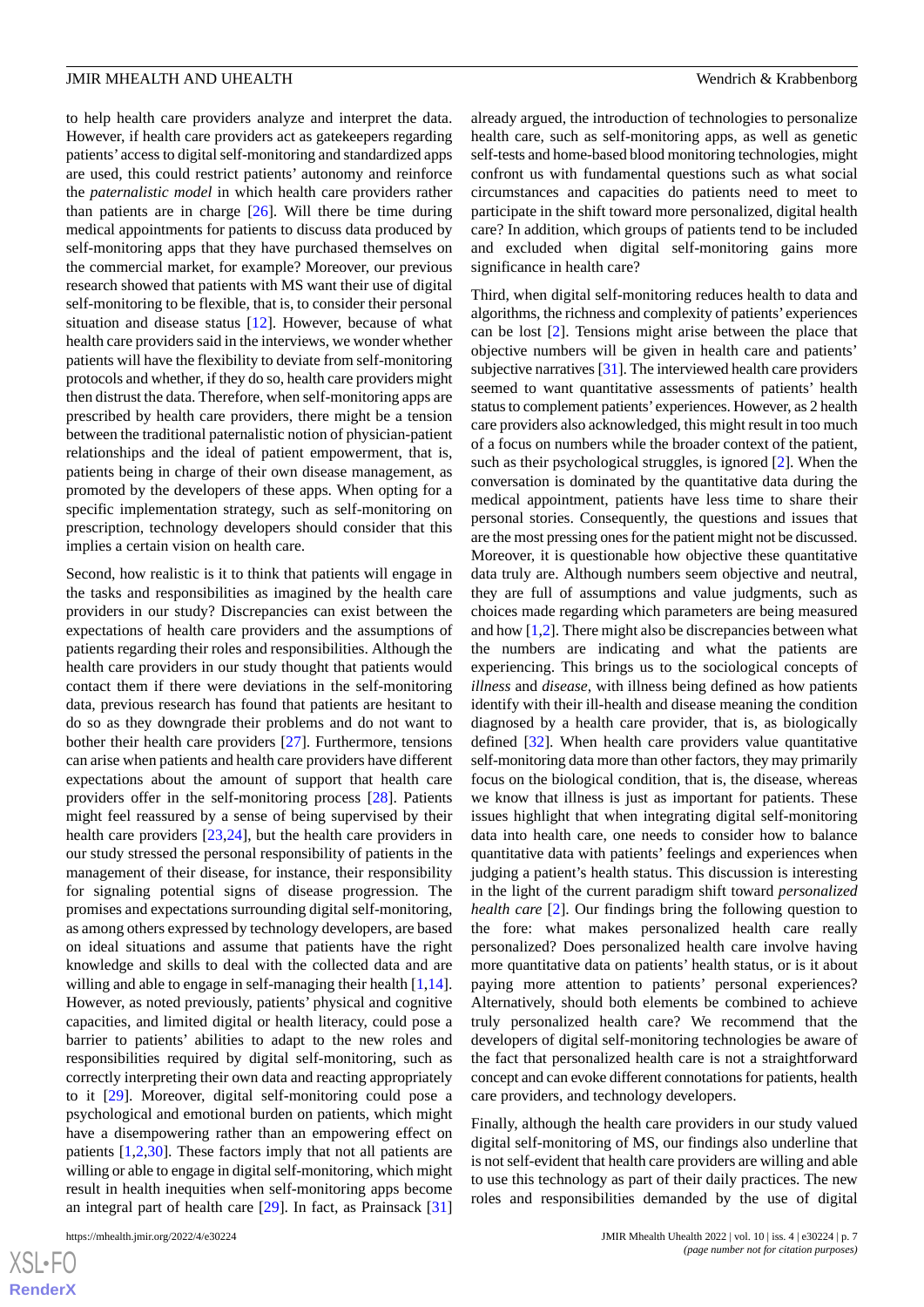self-monitoring, such as delegating the collection, interpretation, and sharing of data to patients, can be a challenge for health care providers and their professional identities and routines as our study shows. Moreover, as the literature on mobile health technologies for other disease domains has already highlighted, health care providers also experience other barriers, which are related to the quality, validity, accuracy, and clinical utility of mobile health technologies and patient-generated data [\[33](#page-9-9)-[35\]](#page-9-10). As several studies have shown, health care providers have more confidence in data collected by themselves than by patients [[30](#page-9-6)[,34](#page-9-11),[36\]](#page-9-12). Furthermore, health care providers have raised medical legal concerns about data security, privacy, and accountability, such as the confidentiality of self-monitoring data and the responsibility of health care providers to act upon patient data [[34,](#page-9-11)[37](#page-9-13)].

These considerations illustrate the complexities surrounding the use of digital self-monitoring technologies by health care providers and also indicate that the embedding of these technologies in clinical practices cannot be decided by using a top-down approach. Instead, a mutual collaboration is needed between the technology developers and the health care providers who are expected to work with digital self-monitoring. There often seems to be a mismatch between the developers of mobile health technologies and the health care providers who ought to use these technologies, with insufficient consideration being given to user needs [[37,](#page-9-13)[38\]](#page-9-14). As Tarricone et al [\[37](#page-9-13)] argue, app developers should do more to include health care providers during the development process of health apps. When the developers of digital self-monitoring technologies adopt such an approach, implementation strategies for digital self-monitoring can be developed iteratively so that there is a greater chance that the technology fits the daily working practices of health care providers.

#### **Study Limitations**

As far as we know, this is the first qualitative study on the expectations, desires, and concerns of MS health care providers regarding digital self-monitoring. Although this study has provided a rich insight into the perspectives of health care providers, future studies would probably benefit from including more respondents per health care provider group (neurologists, specialist nurses, and rehabilitation specialists). This would allow for a more rigorous comparison between these groups,

which goes beyond the aim of this study. In addition, other health care providers involved in the care of patients with MS, such as psychologists and physiotherapists, could be included in future studies.

Moreover, although we focused on MS specialists, as these respondents were thought to be the most informative for this study, not all patients with MS are treated by health care providers specializing in MS. In fact, many patients with MS are under treatment of general neurologists and rehabilitation specialists. It would be interesting to study the similarities and differences in needs, wishes, and experiences regarding digital self-monitoring of MS between the MS specialists and the general health care providers.

Another consideration we would like to point out is that the interviewed health care providers are affiliated with hospitals that will be enrolled in a pilot study on digital self-monitoring of MS. These health care providers might therefore have a biased positive attitude toward the value of digital self-monitoring compared with those who are not going to be engaged in the study. Finally, our study only investigated Dutch health care providers' attitudes. It might be interesting to compare our findings with the attitudes of health care providers in other countries because of cultural differences in different countries' health care systems.

### **Conclusions**

To conclude, in this study, we have identified potential tensions and problems that might occur when digital self-monitoring is introduced in existing health care. Our findings could be considered in study protocols of future projects on digital self-monitoring or in implementation strategies for integrating these technologies into clinical practices. For instance, developers could consider what type of personalized health care and patient empowerment they want to stimulate with their technology, as this is not straightforward and patients and health care providers can have different visions in this regard. As there might be differences between what people say and the actual acts they perform, in future research, it would be very interesting to investigate the actual actions and experiences of health care providers with regard to digital self-monitoring to determine how the tensions mentioned in this paper are being played out in practice.

#### **Acknowledgments**

This work received financial support from the Dutch National MS Foundation and the Netherlands Organisation for Scientific Research (Data2Person Project 628.011.025). The authors would like to thank MS Sherpa BV for helping contact the health care providers.

# **Conflicts of Interest**

The grant awarded by the Netherlands Organisation for Scientific Research required a cash contribution from a private party. MS Sherpa BV, a company that has developed a self-monitoring app for multiple sclerosis, provided a cash contribution of 15% of this subsidy. In line with our consortium agreement, our research was conducted independently. MS Sherpa BV had no influence on the design, analysis, or outcomes of our research.

#### **References**

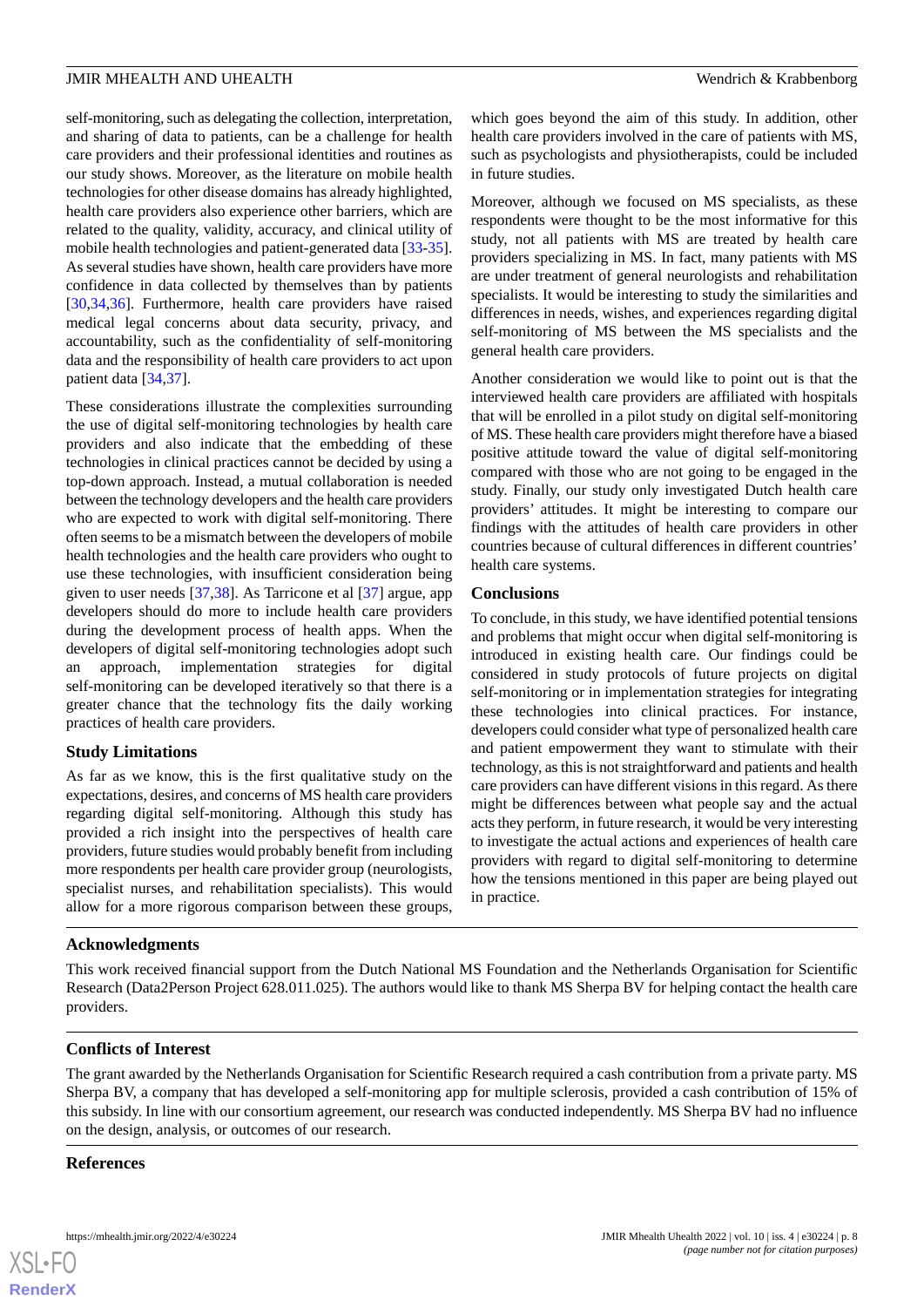- <span id="page-8-0"></span>1. Lupton D. Quantifying the body: monitoring and measuring health in the age of mHealth technologies. Crit Public Health 2013;23(4):393-403. [doi: [10.1080/09581596.2013.794931\]](http://dx.doi.org/10.1080/09581596.2013.794931)
- <span id="page-8-2"></span><span id="page-8-1"></span>2. Sharon T. Self-tracking for health and the quantified self: re-articulating autonomy, solidarity, and authenticity in an age of personalized healthcare. Philos Technol 2017;30(1):93-121. [doi: [10.1007/s13347-016-0215-5\]](http://dx.doi.org/10.1007/s13347-016-0215-5)
- <span id="page-8-3"></span>3. Lupton D. Apps as artefacts: towards a critical perspective on mobile health and medical apps. Societies 2014 Oct 29;4(4):606-622. [doi: [10.3390/soc4040606](http://dx.doi.org/10.3390/soc4040606)]
- 4. Birkhoff SD, Smeltzer SC. Perceptions of smartphone user-centered mobile health tracking apps across various chronic illness populations: an integrative review. J Nurs Scholarsh 2017;49(4):371-378. [doi: [10.1111/jnu.12298](http://dx.doi.org/10.1111/jnu.12298)] [Medline: [28605151](http://www.ncbi.nlm.nih.gov/entrez/query.fcgi?cmd=Retrieve&db=PubMed&list_uids=28605151&dopt=Abstract)]
- <span id="page-8-5"></span><span id="page-8-4"></span>5. Danesi G, Pralong M, Panese F, Burnand B, Grossen M. Techno-social reconfigurations in diabetes (self-) care. Soc Stud Sci 2020;50(2):198-220. [doi: [10.1177/0306312720903493](http://dx.doi.org/10.1177/0306312720903493)] [Medline: [32009559\]](http://www.ncbi.nlm.nih.gov/entrez/query.fcgi?cmd=Retrieve&db=PubMed&list_uids=32009559&dopt=Abstract)
- <span id="page-8-6"></span>6. Oudshoorn N. How places matter: telecare technologies and the changing spatial dimensions of healthcare. Soc Stud Sci 2012;42(1):121-142. [doi: [10.1177/0306312711431817\]](http://dx.doi.org/10.1177/0306312711431817) [Medline: [22530385](http://www.ncbi.nlm.nih.gov/entrez/query.fcgi?cmd=Retrieve&db=PubMed&list_uids=22530385&dopt=Abstract)]
- <span id="page-8-7"></span>7. Marziniak M, Brichetto G, Feys P, Meyding-Lamadé U, Vernon K, Meuth SG. The use of digital and remote communication technologies as a tool for multiple sclerosis management: narrative review. JMIR Rehabil Assist Technol 2018;5(1):e5 [[FREE Full text](https://rehab.jmir.org/2018/1/e5/)] [doi: [10.2196/rehab.7805](http://dx.doi.org/10.2196/rehab.7805)] [Medline: [29691208\]](http://www.ncbi.nlm.nih.gov/entrez/query.fcgi?cmd=Retrieve&db=PubMed&list_uids=29691208&dopt=Abstract)
- <span id="page-8-8"></span>8. Simblett SK, Evans J, Greer B, Curtis H, Matcham F, Radaelli M, RADAR-CNS consortium. Engaging across dimensions of diversity: a cross-national perspective on mHealth tools for managing relapsing remitting and progressive multiple sclerosis. Mult Scler Relat Disord 2019;32:123-132. [doi: [10.1016/j.msard.2019.04.020](http://dx.doi.org/10.1016/j.msard.2019.04.020)] [Medline: [31125754\]](http://www.ncbi.nlm.nih.gov/entrez/query.fcgi?cmd=Retrieve&db=PubMed&list_uids=31125754&dopt=Abstract)
- <span id="page-8-9"></span>9. Dobson R, Giovannoni G. Multiple sclerosis - a review. Eur J Neurol 2019;26(1):27-40. [doi: [10.1111/ene.13819](http://dx.doi.org/10.1111/ene.13819)] [Medline: [30300457](http://www.ncbi.nlm.nih.gov/entrez/query.fcgi?cmd=Retrieve&db=PubMed&list_uids=30300457&dopt=Abstract)]
- <span id="page-8-10"></span>10. Kamm CP, Uitdehaag BM, Polman CH. Multiple sclerosis: current knowledge and future outlook. Eur Neurol 2014;72(3-4):132-141 [\[FREE Full text\]](https://www.karger.com?DOI=10.1159/000360528) [doi: [10.1159/000360528](http://dx.doi.org/10.1159/000360528)] [Medline: [25095894\]](http://www.ncbi.nlm.nih.gov/entrez/query.fcgi?cmd=Retrieve&db=PubMed&list_uids=25095894&dopt=Abstract)
- <span id="page-8-22"></span>11. Ayobi A, Marshall P, Cox AL. Quantifying the BodyCaring for the mind: self-tracking in multiple sclerosis. In: Proceedings of the 2017 CHI Conference on Human Factors in Computing Systems. 2017 Presented at: CHI '17; May 6-11, 2017; Colorado, Denver, USA p. 6889-6901. [doi: [10.1145/3025453.3025869](http://dx.doi.org/10.1145/3025453.3025869)]
- <span id="page-8-11"></span>12. Wendrich K, van Oirschot P, Martens MB, Heerings M, Jongen PJ, Krabbenborg L. Toward digital self-monitoring of multiple sclerosis: investigating first experiences, needs, and wishes of people with MS. Int J MS Care 2019;21(6):282-291 [[FREE Full text](https://meridian.allenpress.com/ijmsc/article-lookup/doi/10.7224/1537-2073.2018-083)] [doi: [10.7224/1537-2073.2018-083\]](http://dx.doi.org/10.7224/1537-2073.2018-083) [Medline: [31889935\]](http://www.ncbi.nlm.nih.gov/entrez/query.fcgi?cmd=Retrieve&db=PubMed&list_uids=31889935&dopt=Abstract)
- <span id="page-8-12"></span>13. Giunti G, Kool J, Rivera Romero O, Dorronzoro Zubiete E. Exploring the specific needs of persons with multiple sclerosis for mHealth solutions for physical activity: mixed-methods study. JMIR Mhealth Uhealth 2018;6(2):e37 [\[FREE Full text](https://mhealth.jmir.org/2018/2/e37/)] [doi: [10.2196/mhealth.8996\]](http://dx.doi.org/10.2196/mhealth.8996) [Medline: [29426814\]](http://www.ncbi.nlm.nih.gov/entrez/query.fcgi?cmd=Retrieve&db=PubMed&list_uids=29426814&dopt=Abstract)
- <span id="page-8-14"></span><span id="page-8-13"></span>14. Gabriels K, Moerenhout T. Exploring entertainment medicine and professionalization of self-care: interview study among doctors on the potential effects of digital self-tracking. J Med Internet Res 2018;20(1):e10 [\[FREE Full text\]](https://www.jmir.org/2018/1/e10/) [doi: [10.2196/jmir.8040](http://dx.doi.org/10.2196/jmir.8040)] [Medline: [29330140](http://www.ncbi.nlm.nih.gov/entrez/query.fcgi?cmd=Retrieve&db=PubMed&list_uids=29330140&dopt=Abstract)]
- <span id="page-8-15"></span>15. Krabbenborg L. Dramatic rehearsal on the societal embedding of the lithium chip. In: van der Burg S, Swierstra T, editors. Ethics on the laboratory floor. London, UK: Palgrave Macmillan; 2013:168-187.
- <span id="page-8-16"></span>16. Oudshoorn N. Diagnosis at a distance: the invisible work of patients and healthcare professionals in cardiac telemonitoring technology. Sociol Health Illn 2008;30(2):272-288 [\[FREE Full text\]](https://doi.org/10.1111/j.1467-9566.2007.01032.x) [doi: [10.1111/j.1467-9566.2007.01032.x](http://dx.doi.org/10.1111/j.1467-9566.2007.01032.x)] [Medline: [18290936](http://www.ncbi.nlm.nih.gov/entrez/query.fcgi?cmd=Retrieve&db=PubMed&list_uids=18290936&dopt=Abstract)]
- <span id="page-8-18"></span><span id="page-8-17"></span>17. Burri RV. Doing distinctions: boundary work and symbolic capital in radiology. Soc Stud Sci 2008;38(1):35-62. [doi: [10.1177/0306312707082021\]](http://dx.doi.org/10.1177/0306312707082021)
- 18. Pols J. The heart of the matter: good nursing at a distance. In: Pols J, editor. Care at a distance: on the closeness of technology. Amsterdam, The Netherlands: Amsterdam University Press; 2012:45-60.
- <span id="page-8-19"></span>19. Piwek L, Ellis DA, Andrews S, Joinson A. The rise of consumer health wearables: promises and barriers. PLoS Med 2016;13(2):e1001953 [\[FREE Full text](https://dx.plos.org/10.1371/journal.pmed.1001953)] [doi: [10.1371/journal.pmed.1001953](http://dx.doi.org/10.1371/journal.pmed.1001953)] [Medline: [26836780](http://www.ncbi.nlm.nih.gov/entrez/query.fcgi?cmd=Retrieve&db=PubMed&list_uids=26836780&dopt=Abstract)]
- <span id="page-8-20"></span>20. Fletcher BR, Hinton L, Hartmann-Boyce J, Roberts NW, Bobrovitz N, McManus RJ. Self-monitoring blood pressure in hypertension, patient and provider perspectives: a systematic review and thematic synthesis. Patient Educ Couns 2016;99(2):210-219. [doi: [10.1016/j.pec.2015.08.026](http://dx.doi.org/10.1016/j.pec.2015.08.026)] [Medline: [26341941](http://www.ncbi.nlm.nih.gov/entrez/query.fcgi?cmd=Retrieve&db=PubMed&list_uids=26341941&dopt=Abstract)]
- <span id="page-8-21"></span>21. van Oirschot P, Heerings M, Wendrich K, den Teuling B, Martens MB, Jongen PJ. Symbol digit modalities test variant in a smartphone app for persons with multiple sclerosis: validation study. JMIR Mhealth Uhealth 2020;8(10):e18160 [\[FREE](https://mhealth.jmir.org/2020/10/e18160/) [Full text\]](https://mhealth.jmir.org/2020/10/e18160/) [doi: [10.2196/18160\]](http://dx.doi.org/10.2196/18160) [Medline: [33016886](http://www.ncbi.nlm.nih.gov/entrez/query.fcgi?cmd=Retrieve&db=PubMed&list_uids=33016886&dopt=Abstract)]
- 22. Vaismoradi M, Turunen H, Bondas T. Content analysis and thematic analysis: implications for conducting a qualitative descriptive study. Nurs Health Sci 2013;15(3):398-405. [doi: [10.1111/nhs.12048](http://dx.doi.org/10.1111/nhs.12048)] [Medline: [23480423](http://www.ncbi.nlm.nih.gov/entrez/query.fcgi?cmd=Retrieve&db=PubMed&list_uids=23480423&dopt=Abstract)]
- 23. Ure J, Pinnock H, Hanley J, Kidd G, McCall Smith E, Tarling A, et al. Piloting tele-monitoring in COPD: a mixed methods exploration of issues in design and implementation. Prim Care Respir J 2012;21(1):57-64 [[FREE Full text](https://doi.org/10.4104/pcrj.2011.00065)] [doi: [10.4104/pcrj.2011.00065](http://dx.doi.org/10.4104/pcrj.2011.00065)] [Medline: [21785816](http://www.ncbi.nlm.nih.gov/entrez/query.fcgi?cmd=Retrieve&db=PubMed&list_uids=21785816&dopt=Abstract)]

[XSL](http://www.w3.org/Style/XSL)•FO **[RenderX](http://www.renderx.com/)**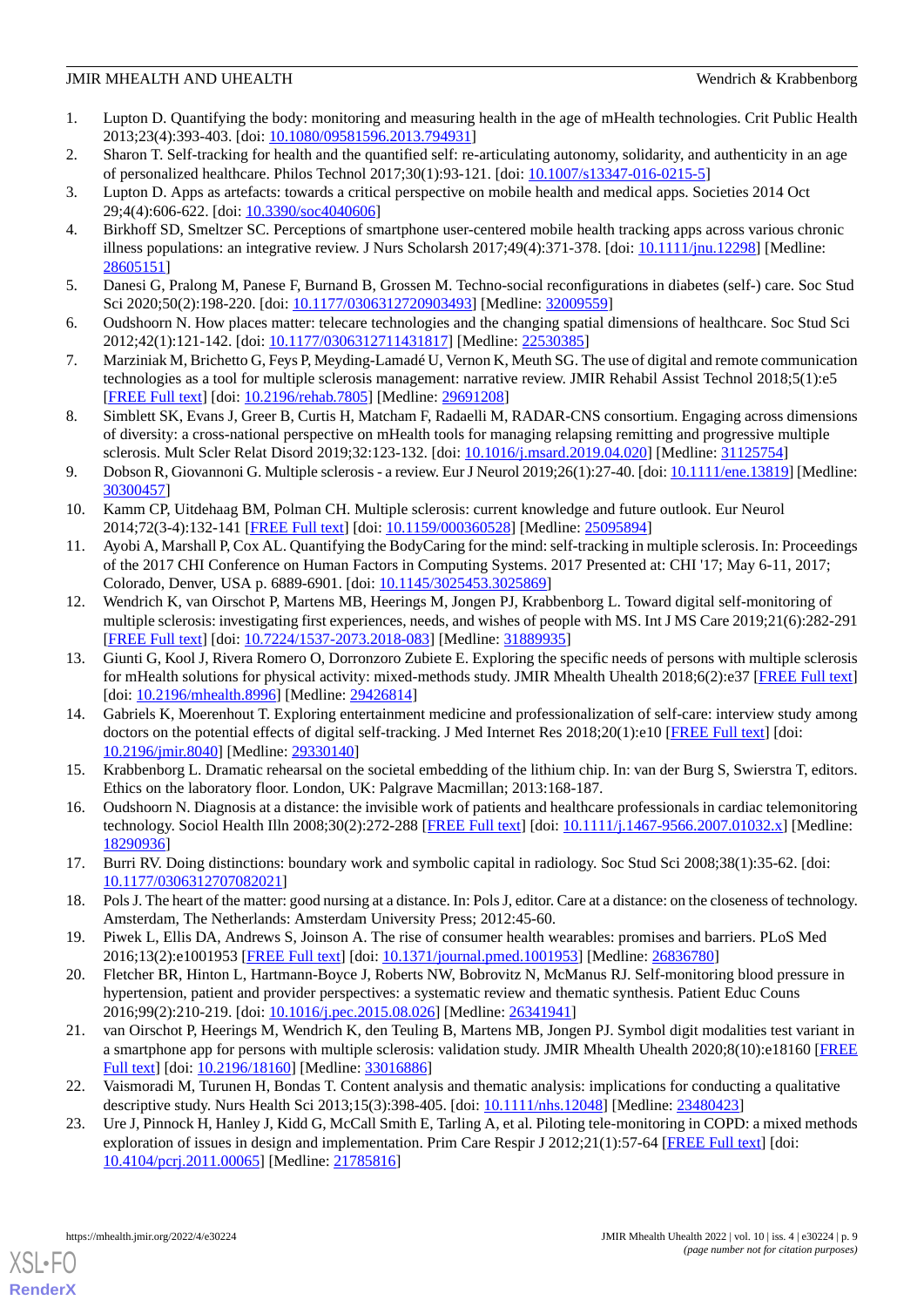- <span id="page-9-0"></span>24. Fairbrother P, Pinnock H, Hanley J, McCloughan L, Sheikh A, Pagliari C, et al. Exploring telemonitoring and self-management by patients with chronic obstructive pulmonary disease: a qualitative study embedded in a randomized controlled trial. Patient Educ Couns 2013;93(3):403-410. [doi: [10.1016/j.pec.2013.04.003\]](http://dx.doi.org/10.1016/j.pec.2013.04.003) [Medline: [23647981\]](http://www.ncbi.nlm.nih.gov/entrez/query.fcgi?cmd=Retrieve&db=PubMed&list_uids=23647981&dopt=Abstract)
- <span id="page-9-2"></span><span id="page-9-1"></span>25. Piras EM, Miele F. Clinical self-tracking and monitoring technologies: negotiations in the ICT-mediated patient–provider relationship. Health Sociol Rev 2016;26(1):38-53. [doi: [10.1080/14461242.2016.1212316](http://dx.doi.org/10.1080/14461242.2016.1212316)]
- 26. Fernández-Ballesteros R, Sánchez-Izquierdo M, Olmos R, Huici C, Ribera Casado JM, Cruz Jentoft A. Paternalism vs. autonomy: are they alternative types of formal care? Front Psychol 2019;10:1460 [\[FREE Full text\]](https://doi.org/10.3389/fpsyg.2019.01460) [doi: [10.3389/fpsyg.2019.01460](http://dx.doi.org/10.3389/fpsyg.2019.01460)] [Medline: [31316428\]](http://www.ncbi.nlm.nih.gov/entrez/query.fcgi?cmd=Retrieve&db=PubMed&list_uids=31316428&dopt=Abstract)
- <span id="page-9-4"></span><span id="page-9-3"></span>27. Vasileiou K, Barnett J, Young T. Interpreting and acting upon home blood pressure readings: a qualitative study. BMC Fam Pract 2013;14:97 [\[FREE Full text\]](https://bmcfampract.biomedcentral.com/articles/10.1186/1471-2296-14-97) [doi: [10.1186/1471-2296-14-97](http://dx.doi.org/10.1186/1471-2296-14-97)] [Medline: [23849055\]](http://www.ncbi.nlm.nih.gov/entrez/query.fcgi?cmd=Retrieve&db=PubMed&list_uids=23849055&dopt=Abstract)
- <span id="page-9-5"></span>28. Irfan Khan A, Gill A, Cott C, Hans PK, Steele Gray C. mHealth tools for the self-management of patients with multimorbidity in primary care settings: pilot study to explore user experience. JMIR Mhealth Uhealth 2018;6(8):e171 [[FREE Full text](https://mhealth.jmir.org/2018/8/e171/)] [doi: [10.2196/mhealth.8593\]](http://dx.doi.org/10.2196/mhealth.8593) [Medline: [30154073\]](http://www.ncbi.nlm.nih.gov/entrez/query.fcgi?cmd=Retrieve&db=PubMed&list_uids=30154073&dopt=Abstract)
- <span id="page-9-6"></span>29. Bruins BJ. Gezondheidsapps en wearables De ethiek van e-health deel I. The Hague, The Netherlands: Centrum voor Ethiek en Gezondheid; 2020.
- <span id="page-9-7"></span>30. Ancker JS, Witteman HO, Hafeez B, Provencher T, Van de Graaf M, Wei E. "You get reminded you're a sick person": personal data tracking and patients with multiple chronic conditions. J Med Internet Res 2015;17(8):e202 [[FREE Full text](https://www.jmir.org/2015/8/e202/)] [doi: [10.2196/jmir.4209\]](http://dx.doi.org/10.2196/jmir.4209) [Medline: [26290186\]](http://www.ncbi.nlm.nih.gov/entrez/query.fcgi?cmd=Retrieve&db=PubMed&list_uids=26290186&dopt=Abstract)
- <span id="page-9-8"></span>31. Prainsack B. Personalized medicine: empowered patients in the 21st century. New York, New York, USA: New York University Press; 2017.
- <span id="page-9-11"></span><span id="page-9-9"></span>32. Hofmann B. Disease, illness and sickness. In: Solomon M, Simon JR, Kincaid H, editors. The Routledge companion to philosophy of medicine. London, UK: Routledge; 2016:16-26.
- 33. West P, Van Kleek M, Giordano R, Weal M, Shadbolt N. Information quality challenges of patient-generated data in clinical practice. Front Public Health 2017;5:284 [[FREE Full text](https://doi.org/10.3389/fpubh.2017.00284)] [doi: [10.3389/fpubh.2017.00284](http://dx.doi.org/10.3389/fpubh.2017.00284)] [Medline: [29209601\]](http://www.ncbi.nlm.nih.gov/entrez/query.fcgi?cmd=Retrieve&db=PubMed&list_uids=29209601&dopt=Abstract)
- <span id="page-9-12"></span><span id="page-9-10"></span>34. Sarradon-Eck A, Bouchez T, Auroy L, Schuers M, Darmon D. Attitudes of general practitioners toward prescription of mobile health apps: qualitative study. JMIR Mhealth Uhealth 2021;9(3):e21795 [\[FREE Full text\]](https://mhealth.jmir.org/2021/3/e21795/) [doi: [10.2196/21795](http://dx.doi.org/10.2196/21795)] [Medline: [33661123](http://www.ncbi.nlm.nih.gov/entrez/query.fcgi?cmd=Retrieve&db=PubMed&list_uids=33661123&dopt=Abstract)]
- <span id="page-9-13"></span>35. Bellicha A, Macé S, Oppert J. Prescribing of electronic activity monitors in cardiometabolic diseases: qualitative interview-based study. J Med Internet Res 2017;19(9):e328 [[FREE Full text\]](https://www.jmir.org/2017/9/e328/) [doi: [10.2196/jmir.8107](http://dx.doi.org/10.2196/jmir.8107)] [Medline: [28947415\]](http://www.ncbi.nlm.nih.gov/entrez/query.fcgi?cmd=Retrieve&db=PubMed&list_uids=28947415&dopt=Abstract)
- 36. Meidert U, Scheermesser M. Quantified self-technologies for a better disease management? In: 2021 Congress of the Swiss Sociological Association. 2021 Presented at: SSA '21; June 28-30, 2021; Geneva, Switzerland.
- <span id="page-9-14"></span>37. Tarricone R, Cucciniello M, Armeni P, Petracca F, Desouza KC, Hall LK, et al. Mobile health divide between clinicians and patients in cancer care: results from a cross-sectional international survey. JMIR Mhealth Uhealth 2019;7(9):e13584 [[FREE Full text](https://mhealth.jmir.org/2019/9/e13584/)] [doi: [10.2196/13584\]](http://dx.doi.org/10.2196/13584) [Medline: [31493318\]](http://www.ncbi.nlm.nih.gov/entrez/query.fcgi?cmd=Retrieve&db=PubMed&list_uids=31493318&dopt=Abstract)
- 38. Rudin RS, Bates DW, MacRae C. Accelerating innovation in health IT. N Engl J Med 2016;375(9):815-817 [\[FREE Full](http://europepmc.org/abstract/MED/27579633) [text](http://europepmc.org/abstract/MED/27579633)] [doi: [10.1056/NEJMp1606884\]](http://dx.doi.org/10.1056/NEJMp1606884) [Medline: [27579633\]](http://www.ncbi.nlm.nih.gov/entrez/query.fcgi?cmd=Retrieve&db=PubMed&list_uids=27579633&dopt=Abstract)

#### **Abbreviations**

**MS:** multiple sclerosis

*Edited by L Buis; submitted 06.05.21; peer-reviewed by O Rivera, J Long; comments to author 13.10.21; revised version received 04.11.21; accepted 18.02.22; published 27.04.22*

*Please cite as:*

*Wendrich K, Krabbenborg L*

*Digital Self-monitoring of Multiple Sclerosis: Interview Study With Dutch Health Care Providers on the Expected New Configuration of Roles and Responsibilities JMIR Mhealth Uhealth 2022;10(4):e30224*

*URL: <https://mhealth.jmir.org/2022/4/e30224> doi: [10.2196/30224](http://dx.doi.org/10.2196/30224) PMID:*

©Karine Wendrich, Lotte Krabbenborg. Originally published in JMIR mHealth and uHealth (https://mhealth.jmir.org), 27.04.2022. This is an open-access article distributed under the terms of the Creative Commons Attribution License (https://creativecommons.org/licenses/by/4.0/), which permits unrestricted use, distribution, and reproduction in any medium,

[XSL](http://www.w3.org/Style/XSL)•FO **[RenderX](http://www.renderx.com/)**